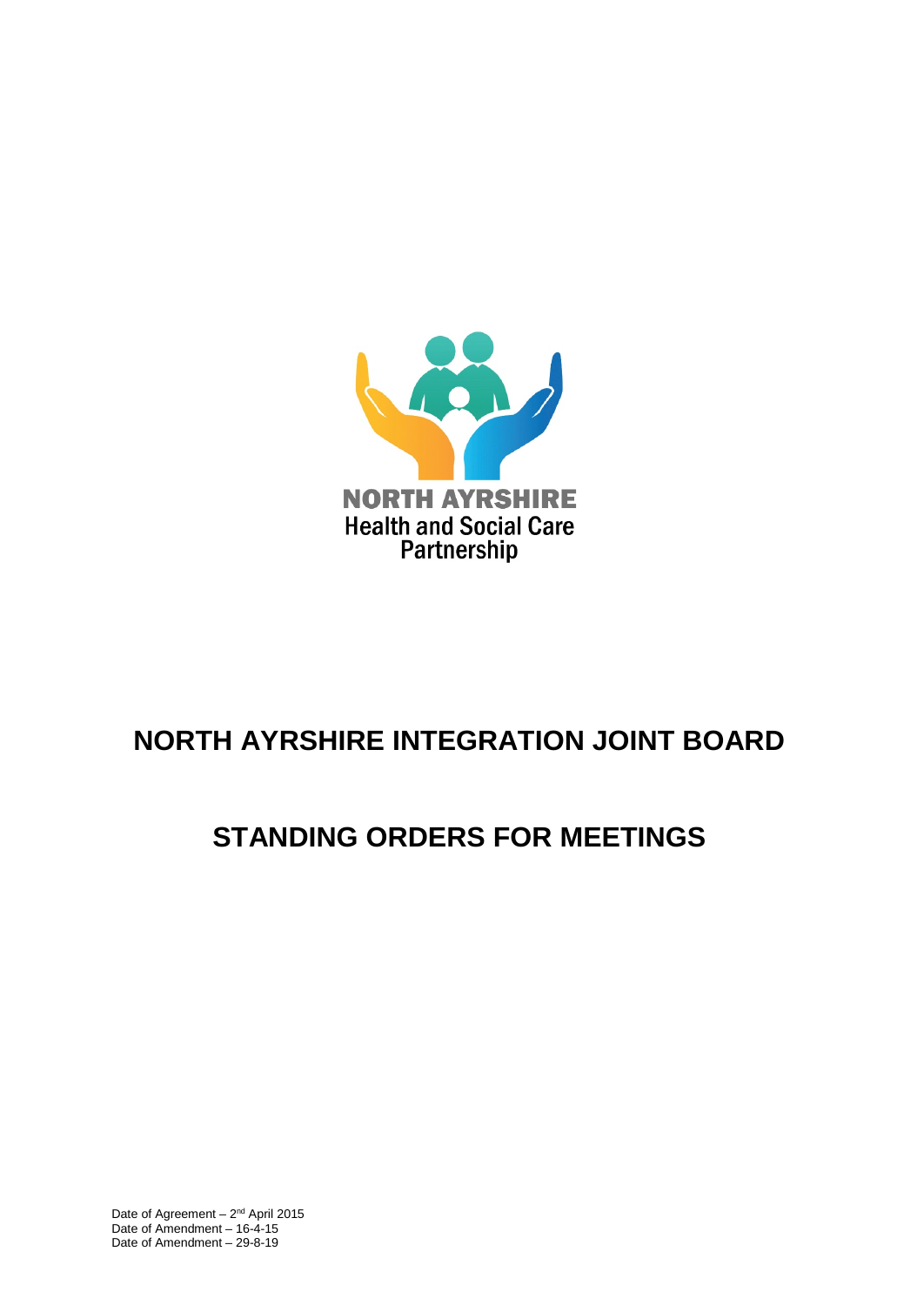## **1. General**

- **1.1** These Standing Orders are made under the Public Bodies (Joint Working) (Scotland) Act 2014 and the Public Bodies (Joint Working) (Integration Joint Boards) (Scotland) Order 2014. These Standing Orders shall, as far as applicable be the rules and regulations for the proceedings of Committees and Sub-Committees and therefore reference to the term 'Board' in the said Standing Orders should be interpreted accordingly. The term 'Chairperson' shall also be deemed to include the Chairperson of any Committee or Sub-Committee but only in relation to such Committees or Sub-Committees.
- **1.2** In these Standing Orders "the Integration Board" shall mean the North Ayrshire Integration Joint Board established in terms of the Public Bodies (Joint Working) (Integration Joint Board Establishment) (Scotland) Order Order 2015
- **1.3** Any statutory provision, regulation or direction issued by the Scottish Ministers shall have precedence if they are in conflict with the Standing Orders.

## **2. Membership**

- **2.1** Voting membership of the Integration Board shall comprise four persons nominated by the NHS Board, and four persons appointed by the Council. Where the NHS Board is unable to fill its places with non-Executive Directors it can then nominate other appropriate people, who must be members of the NHS Board to fill their spaces, but at least two must be non-executive members.
- **2.2** Non-voting membership of the Integration Board shall comprise:
	- a. the chief social work officer of the local authority;
	- b. the chief officer of the Integration Board;
	- c. the proper officer of the Integration Board appointed under section 95 of the Local Government (Scotland) Act 1973;
	- d. a registered medical practitioner whose name is included in the list of primary medical services performers prepared by the Health Board in accordance with Regulations made under section 17P of the National Health Service (Scotland) Act 1978;
	- e. a registered nurse who is employed by the Health Board or by a person or body with which the Health Board has entered into a general medical services contract;
	- f. a registered medical practitioner employed by the Health Board and not providing primary medical services.
	- g. One member in respect of staff of the constituent authorities engaged in the provision of services provided under integration functions;
	- h. One member in respect of third sector bodies carrying out activities related to health or social care in the area of the local authority;
	- i. One member in respect of service users residing in the area of the local authority;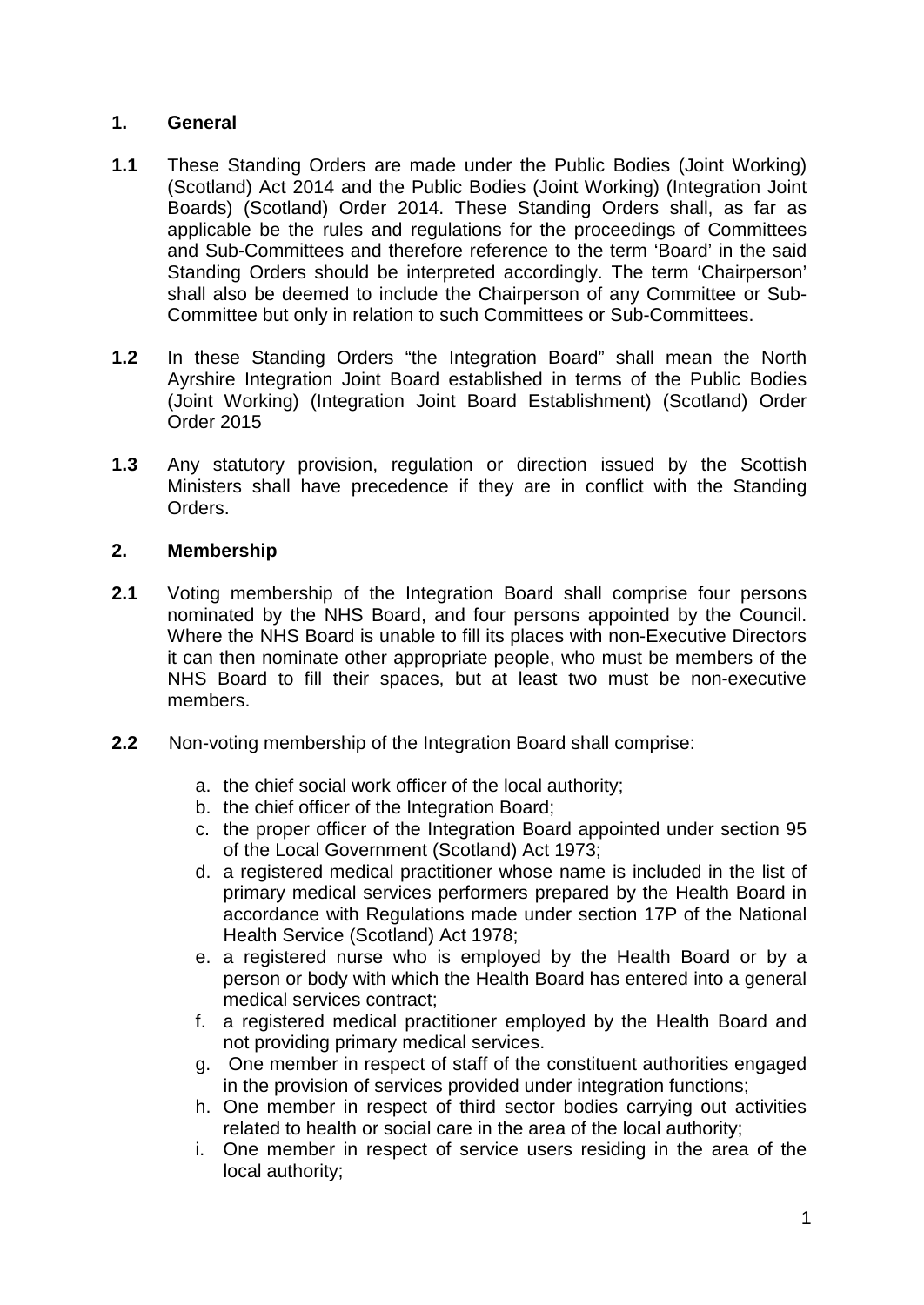- j. One member in respect of persons providing unpaid care in the area of the local authority; and
- k. Such additional members as the Integration Board sees fit. Such a member may not be a councillor or a non-executive director of the Health Board.

 The members appointed under paragraphs (d) to (f) must be determined by the Health Board

- **2.3** A member of the Integration Board in terms of 2.2 (a) to (c) will remain a member for as long as they hold the office in respect of which they are appointed. Otherwise, the term of office of Members of the Integration Board shall be for two years or until the day of the next ordinary Elections for Local Government Councillors in Scotland, whichever is shorter.
- **2.4** Where a Member resigns or otherwise ceases to hold office, the person appointed in his/her place shall be appointed for the unexpired term of the Member they replace.
- **2.5** On expiry of a Member's term of appointment the Member shall be eligible for re-appointment provided that he/she remains eligible and is not otherwise disqualified from appointment.
- **2.6** A voting Member appointed under paragraph 2.1 ceases to be a member of the Integration Board if they cease to be either a Councillor or a nonexecutive Director of the NHS Board or an Appropriate Person in terms of the Public Bodies (Joint Working) (Integration Joint Boards) (Scotland) Order 2014.
- **2.7** A Member of the Integration Board, other than those Members referred to in paragraph 2.2(c) to (e), may resign his/her membership at any time during their term of office by giving notice to the Integration Board in writing. The resignation shall take effect from the date notified in the notice or on the date of receipt if no date is notified. If this is a voting member the Integration Board must inform the constituent authority that made the nomination.
- **2.8** If a Member has not attended three consecutive Ordinary Meetings of the, Integration Board, and their absence was not due to illness or some other reasonable cause as determined by the Integration Board, the Integration Board may, by giving one month's notice in writing to that Member, remove that person from office.
- **2.9** If a member acts in a way which brings the Integration Board into disrepute or in a way which is inconsistent with the proper performance of the functions of the Integration Board, the Integration Board may remove the member from office with effect from such date as the Integration Board may specify in writing.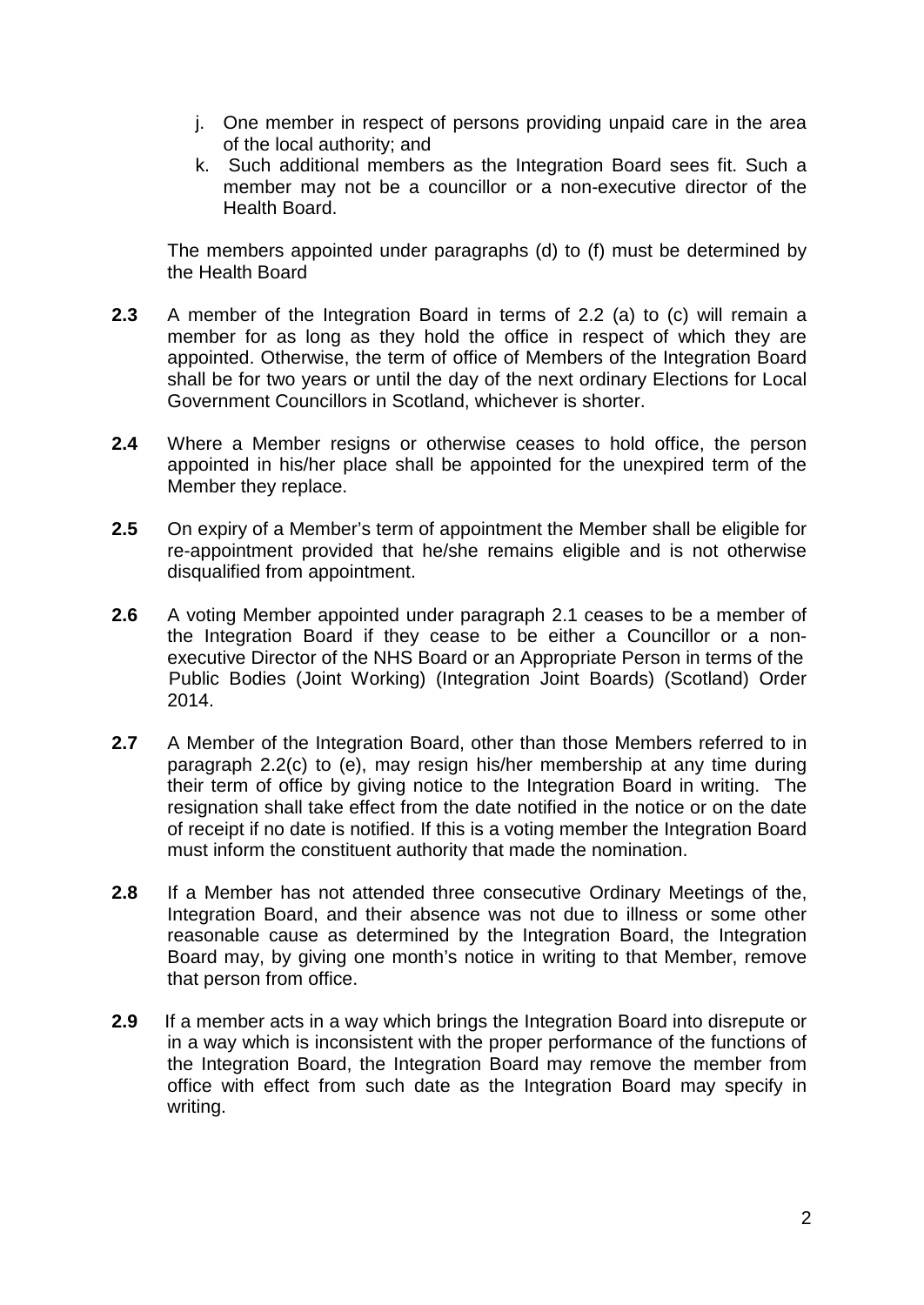- **2.10** If a member is disqualified under article 8 of the Public Bodies (Joint Working) (Integration Joint Boards) (Scotland) Order 2014 during a term of office they are to be removed from office immediately.
- **2.11** A constituent authority may remove a member which it nominated by providing one month's notice in writing to the member and the Integration Board.
- **2.12** Named Depute Members for Members of the Integration Board may be appointed by the constituent authority which nominated the Member, or the Member as appropriate. The appointment of such Deputies will be subject to the same rules and procedures for Members. Deputies shall receive papers for Meetings of the Integration Board but shall be entitled to attend or vote at a Meeting only in the absence of the principal Member they represent. If the Chairperson or Vice Chairperson is unable to attend a meeting of the Integration Board, any Depute Member attending the meeting may not preside over that meeting.
- **2.13** The acts, meetings or proceedings of the Integration Board shall not be invalidated by any defect in the appointment of any Member.

### **3. Chairperson and Vice Chairperson**

- **3.1** The Chairperson and Vice Chairperson will be drawn from the NHS Board and the Council voting members of the Integration Board. If a Council member is to serve as Chairperson then the Vice Chairperson will be a member nominated by the NHS Board and vice versa. The first Chair of the Integration Board will be appointed on the nomination of the Council.
- **3.2** The appointment to Chairperson and Vice Chairperson is time limited to a period not exceeding two years and carried out on a rotational basis between Council and NHS Board appointed Chairperson. The term of office of the first Chairperson will be for the period to the local government elections in 2017, thereafter the term of office of the Chairperson will be for a period of two years. The Council or NHS Board may change their appointee as Chairperson of Vice Chairperson during an appointing period.
- **3.3** The Vice-Chairperson may act in all respects as the Chairperson of the Integration Board if the Chair is absent or otherwise unable to perform his/her duties.
- **3.4** At every meeting of the Integration Board the Chairperson, if present, shall preside. If the Chairperson is absent from any meeting the Vice-Chairperson, if present, shall preside. If both the Chairperson and the Vice-Chairperson are absent, a Chairperson shall be appointed from within the members present for that meeting. Any Depute Member attending the meeting in terms of 2.13 may not preside over that meeting.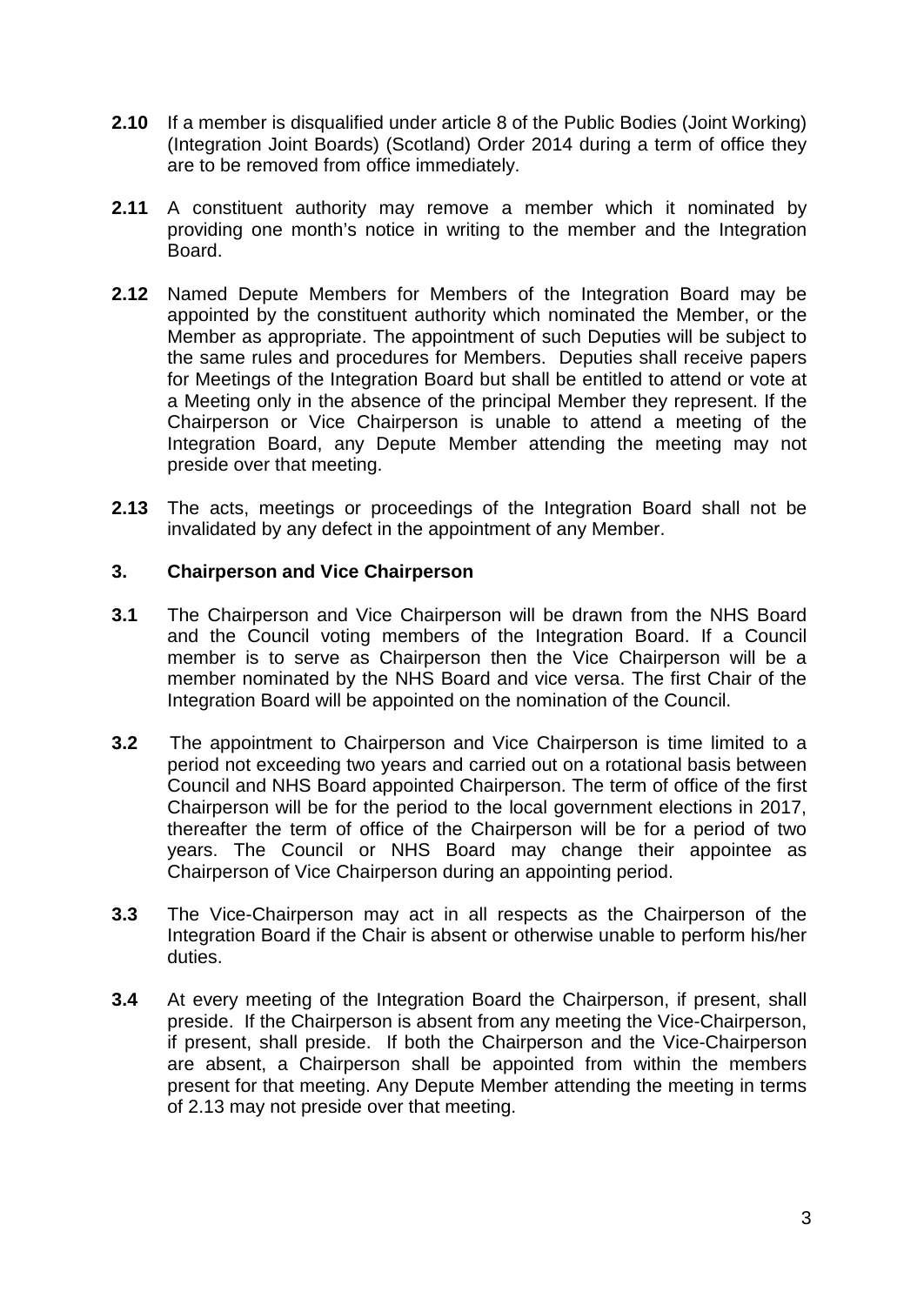**3.5** Powers, authority and duties of Chairperson and Vice-Chairperson.

The Chairperson shall amongst other things :-

- (a) Preserve order and ensure that every Member has a fair Hearing;
- (b) Decide on matters of relevancy, competency and order, and whether to have a recess during the Meeting, having taken into account any advice offered by the Chief Officer or other relevant officer in attendance at the Meeting;
- (c) Determine the order in which speakers can be heard;
- (d) Ensure that due and sufficient opportunity is given to Members who wish to speak to express their views on any subject under discussion;
- (e) If requested by any Member ask the mover of a motion, or an amendment, to state its terms;
- (f) Maintain order and at his/her discretion, order the exclusion of any member of the public who is deemed to have caused disorder or misbehaved;
- (g) The decision of the Chairperson on all matters within his/her jurisdiction shall be final;
- (h) Deference shall at all times be paid to the authority of the Chairperson. When he/she rises to speak, the Chairperson shall be heard without interruption; and
- (i) Members shall address the Chairperson while speaking;

### **4. Meetings**

- **4.1** The first meeting of the Integration Board will be convened at a time and place to be determined by the Chairperson. Thereafter Integration Board shall meet at such place and such frequency as may be agreed by the Integration Board.
- **4.2** The Chairperson may convene Special Meetings if it appears to him/her that there are items of urgent business to be considered. Such Meetings will be held at a time, date and venue as determined by the Chairperson. If the Office of Chairperson is vacant, or if the Chairperson is unable to act for any reason the Vice-Chairperson may at any time call such a meeting.
- **4.3** If the Chairperson refuses to call a meeting of the Integration Board after a requisition for that purpose specifying the business proposed to be transacted, signed by at least two thirds of the voting Members, has been presented to the Chairperson or if, without so refusing, the Chairperson does not call a meeting within seven days after such requisition has been presented, those Members who presented the requisition may forthwith call a Meeting provided no business shall be transacted at the Meeting other than specified in the requisition.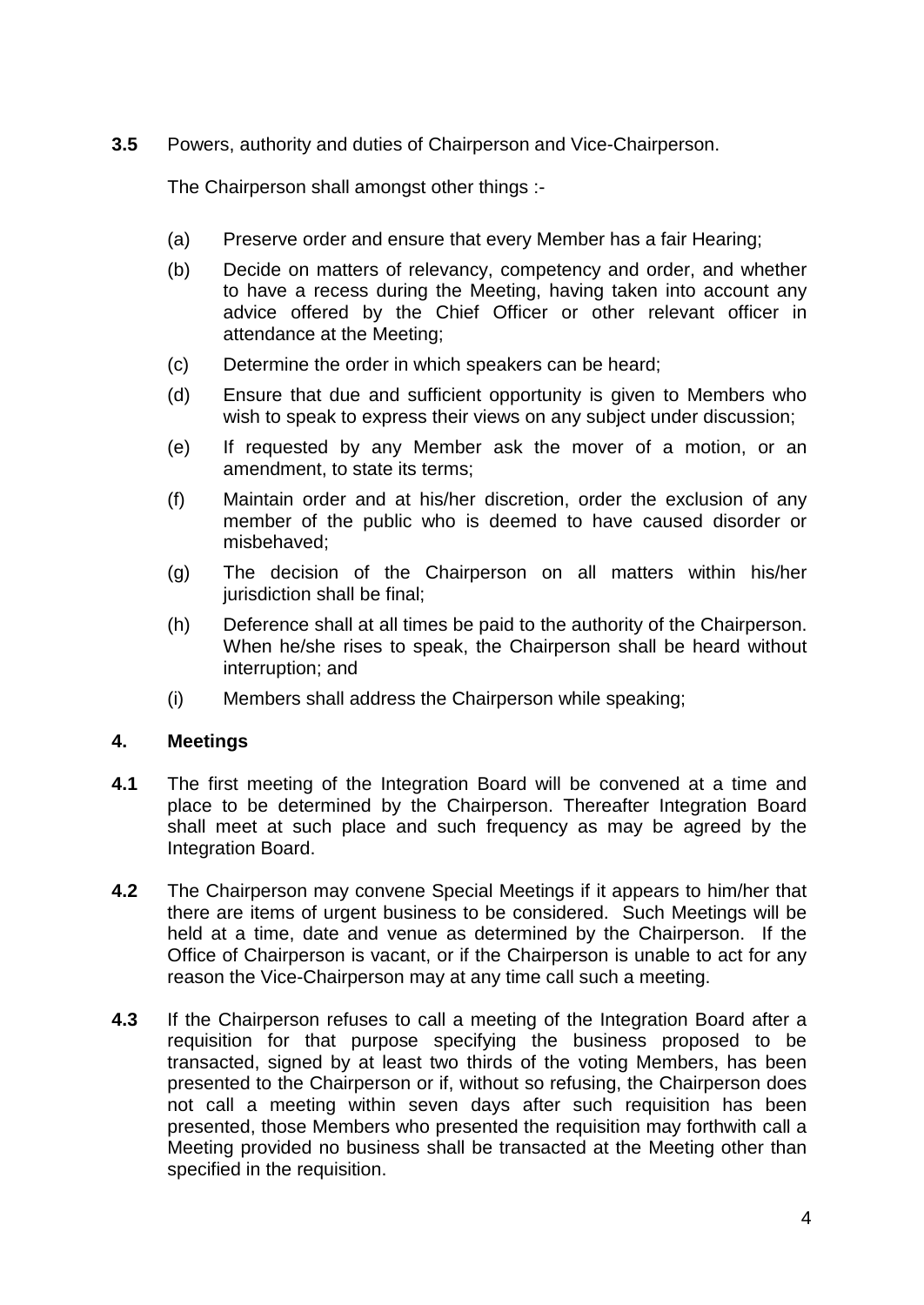**4.4** Adequate provision will be made to allow for members to attend a meeting of the Integration Board or a committee of the Integration Board either by being present together with other members in a specified place, or in any other way which enables members to participate despite not being present with other members in a specified place.

## **5. Notice of Meeting**

- **5.1** Before every meeting of the Integration Board, or committee of the Integration Board, a notice of the meeting, specifying the time, place and business to be transacted at it and signed by the Chairperson, or by a Member authorised by the Chairperson to sign on that person's behalf, shall be delivered to every Member or sent by post to the usual place of residence of such Members or delivered by electronic means so as to be available to them at least five days before the meeting. Members may opt in writing addressed to the Chief Officer to have notice of meetings delivered to an alternative address. Such notice will remain valid until rescinded in writing. Lack of service of the notice on any member shall not affect the validity of anything done at a meeting.
- **5.2** In the case of a meeting of the Integration Board called by Members in default of the Chairperson, the notice shall be signed by those Members who requisitioned the meeting.
- **5.3** At all Ordinary or Special Meetings of the Integration Board, no business other than that on the agenda shall be discussed or adopted except where by reason of special circumstances, which shall be specified in the minutes, the Chairperson is of the opinion that the item should be considered at the meeting as a matter of urgency.

### **6. Quorum**

- **6.1** No business shall be transacted at a meeting of the Integration Board unless there are present, and entitled to vote both Council and NHS Board members and at least one half of the voting Members of the Integration Board are present
- **6.2** If within ten minutes after the time appointed for the commencement of a meeting of the Integration Board, a quorum is not present, the meeting will stand adjourned to such date and time as may be fixed and the minute of the meeting will disclose the fact.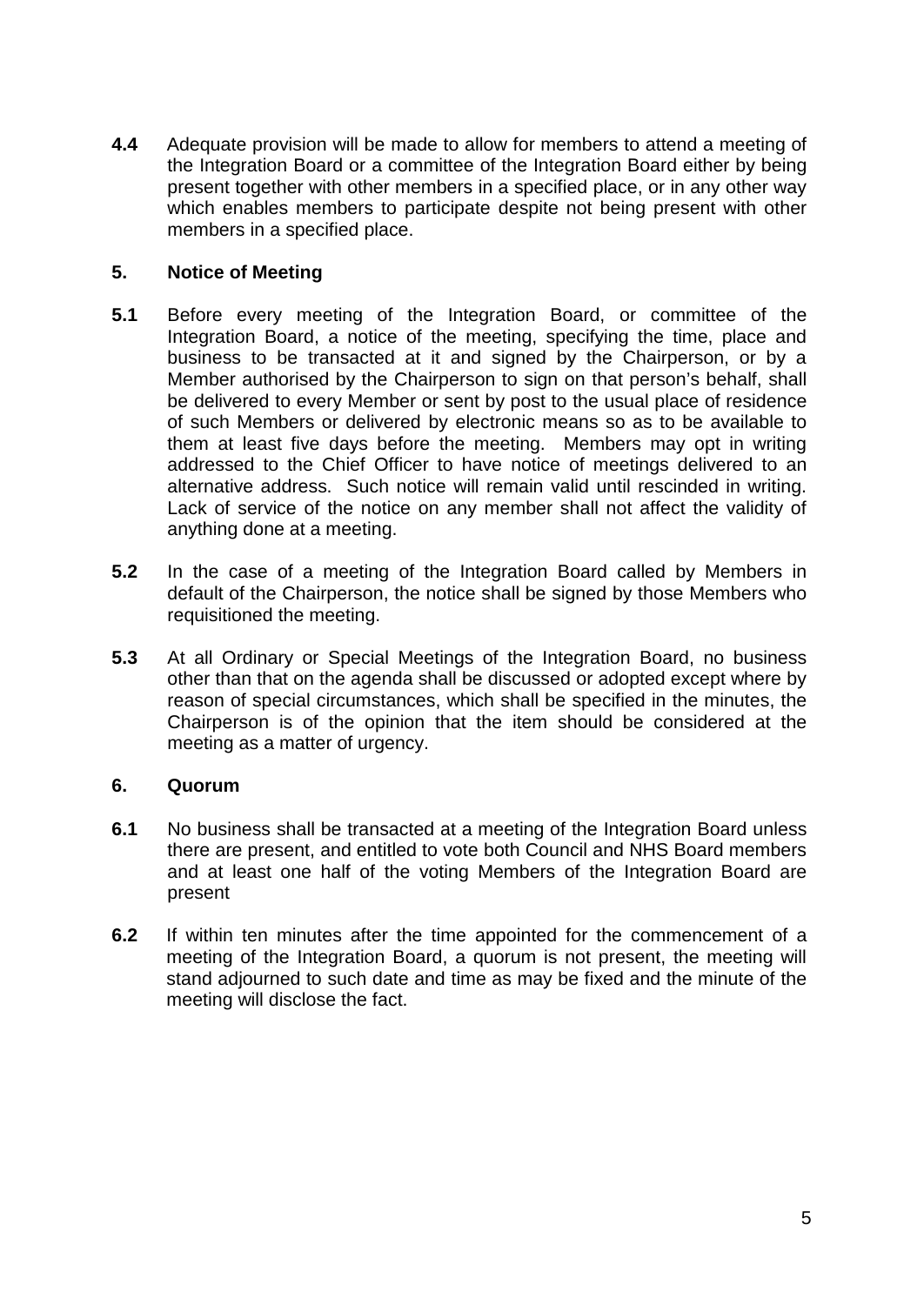# **7. Codes of Conduct and Conflicts of Interest**

- **7.1** Members of the Integration Board shall subscribe to and comply with the Standards in Public Life - Code of Conduct for Members of Devolved Public Bodies which is deemed to be incorporated into these Standing Orders. All members who are not already bound by the terms of the Code shall be obliged before taking up membership, to agree in writing to be bound by the terms of the Code of Conduct for Members of Devolved Public Bodies.
- **7.2** If any Member has a financial or non-financial interest as defined in the Code of Conduct of Members of Devolved Public Bodies and is present at any meeting at which the matter is to be considered, he/she must as soon as practical, after the meeting starts, disclose that he/she has an interest and the nature of that interest and if he/she is precluded from taking part in consideration of that matter.
- **7.3** If a Member or any associate of theirs has any pecuniary or any other interest direct or indirect, in any contract or proposed contract or other matter and that Member is present at a meeting of the Integration Board, that Member shall disclose the fact and the nature of the relevant interest and shall not be entitled to vote on any question with respect to it. A Member shall not be treated as having any interest in any contract or matter if it cannot reasonably be regarded as likely to significantly affect or influence the voting by that Member on any question with respect to that contract or matter.
- **7.4** Where an interest is disclosed, the other members present at the meeting in question must decide whether the member declaring the interest is to be prohibited from taking part in discussion of or voting on the item of business.

# **8. Adjournment of Meetings**

**8.1** A meeting of the Integration Board may be adjourned to another date, time or place by a motion, which shall be moved and seconded and put to the meeting without discussion. If such a motion is carried by a simple majority of those present and entitled to vote, the meeting shall be adjourned to the day, time and place specified in the motion.

## **9. Disclosure of Information**

- **9.1** No member or officer shall disclose to any person any information which falls into the following categories:-
	- Confidential information within the meaning of Section 50(a)(2) of the Local Government (Scotland) Act 1973.
	- The full or any part of any document marked "not for publication by virtue of the appropriate paragraph of Part 1 of Schedule 7A of the Local Government (Scotland) Act 1973, unless and until the document has been made available to the public or press under section 50B of the said 1973 Act.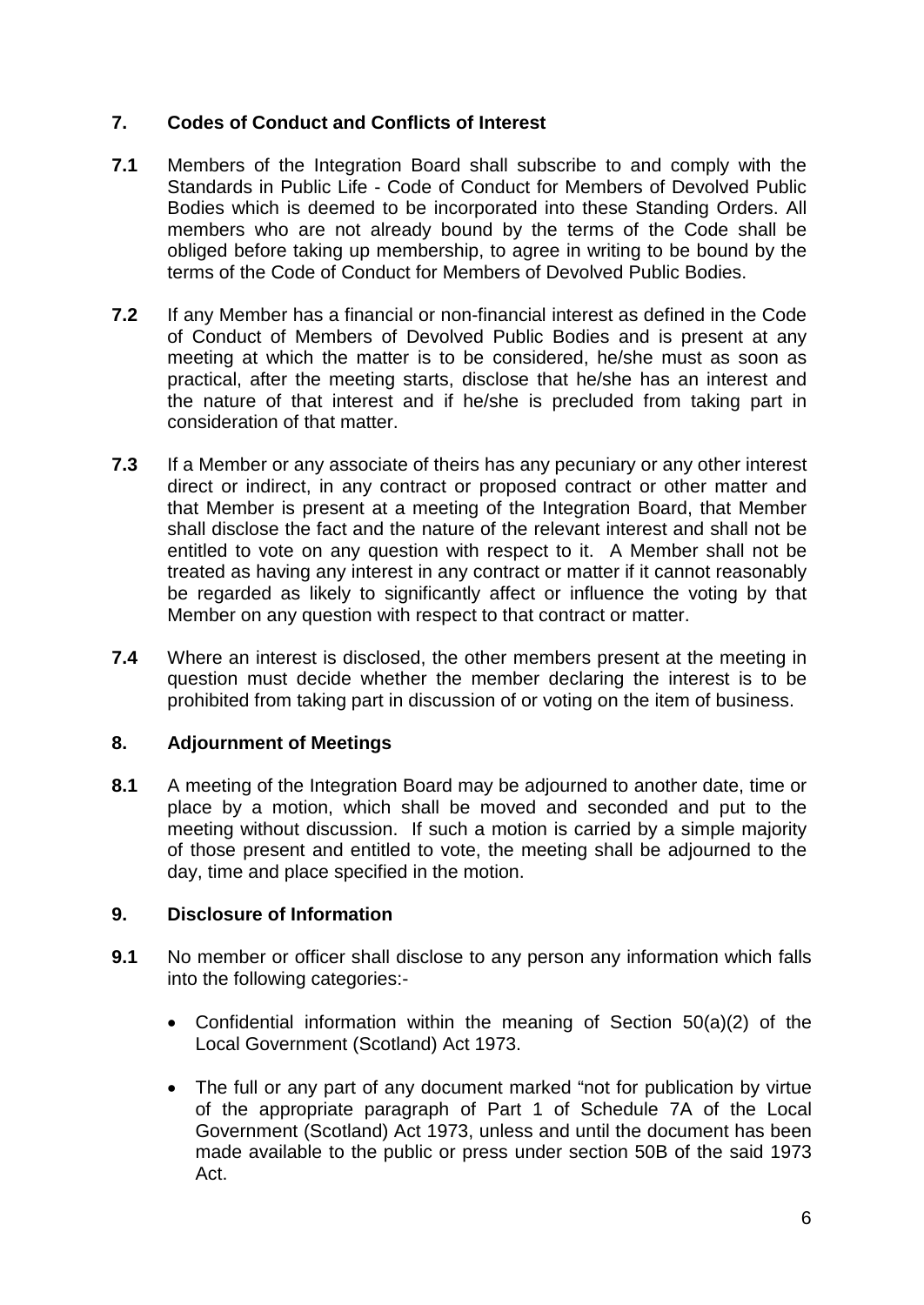- Any information regarding proceedings of the Integration Board from which the public have been excluded unless or until disclosure has been authorised by the Integration Board or the information has been made available to the press or to the public under the terms of the relevant legislation.
- **9.2** Without prejudice to the foregoing, no Member shall use or disclose to any person any confidential and/or exempt information coming to his/her knowledge by virtue of his/her office as a Member where such disclosure would be to the advantage of the Member or of anyone known to him/her or which would be to the disadvantage of the Integration Board.

## **10. Recording of Proceedings**

No sound, film, video tape, digital or photographic recording of the proceedings of any meeting, other than webcasting of the proceedings by the IJB itself, shall be made without the prior approval of the IJB. All phones should be switched off or on silent and Members should not correspond, whether by email, text, social media or any other electronic means with any other Member or other person during an IJB meeting. Research through the internet is permitted providing it is done in a manner which respects the authority of the Chair and does not interfere with the business of the meeting.

## **11. Admission of Press and Public**

- **11.1** Subject to the extent of the accommodation available and except in relation to items certified as exempt, meetings of the Integration Board shall be open to the public. The Chief Officer shall be responsible for giving public notice of the time and place of each meeting of the Integration Board by posting within the main offices of the Integration Board not less than five days before the date of each meeting.
- **11.2** The Integration Board may by resolution at any meeting, exclude the press and public therefrom during consideration of an item of business where it is likely in view of the nature of the business to be transacted or of the nature of the proceedings that if members of the press and public were present there would be a disclosure to them of exempt information as defined in Schedule 7(A) of the Local Government (Scotland) Act 1973 Act or it is likely that confidential information would be disclosed in breach of an obligation of confidence.
- **11.3** Every meeting of the Integration Board shall be open to the public but these provisions shall be without prejudice to the Integration Board's powers of exclusion in order to suppress or prevent disorderly conduct or other misbehaviour at a meeting. The Integration Board may exclude or eject from a meeting a member or members of the press and public whose presence or conduct is impeding the work or proceedings of the Integration Board.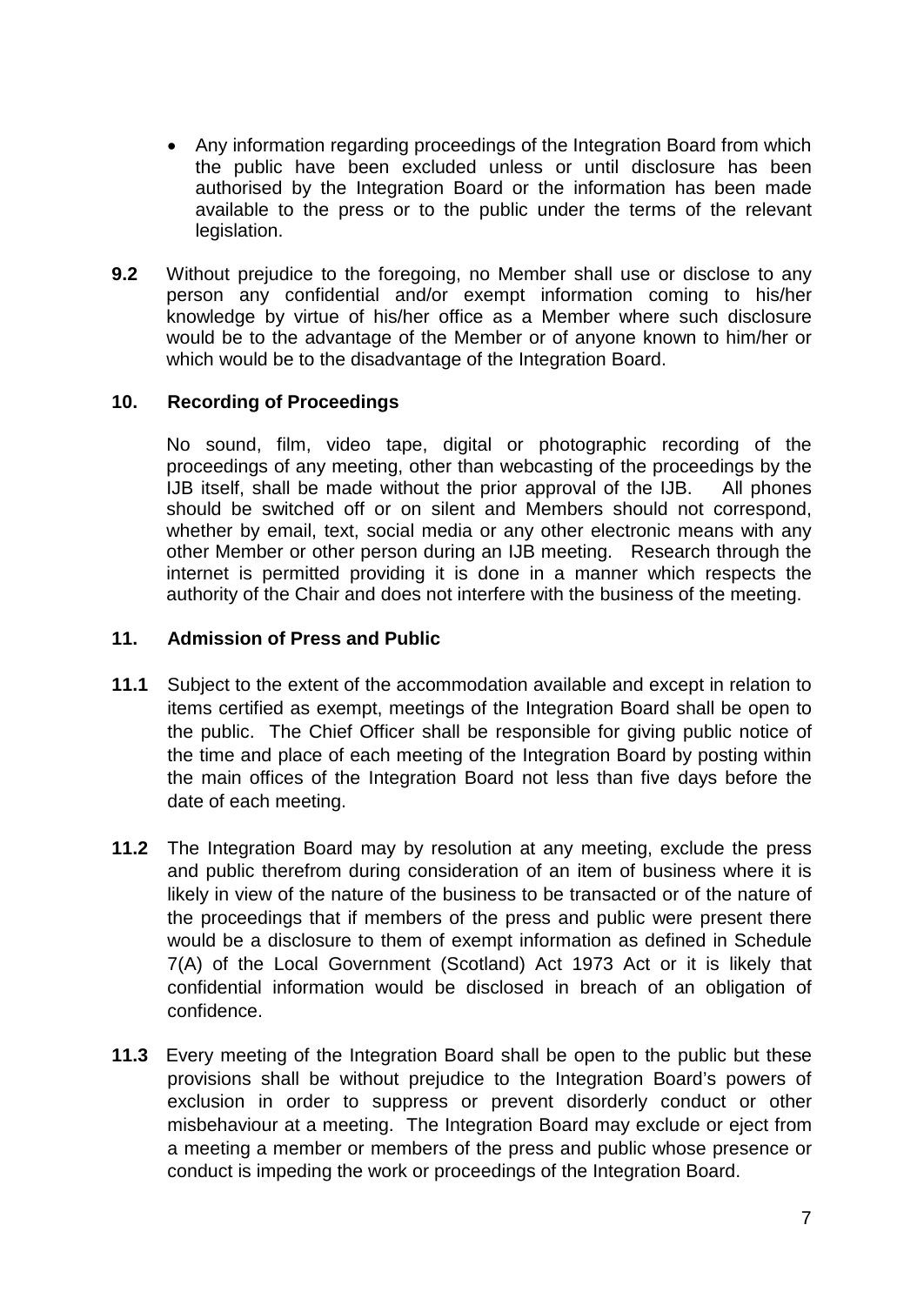## **12. Alteration, Deletion and Rescission of Decisions of the Integration Board**

**12.1** Except insofar as required by reason of illegality, no motion to alter, delete or rescind a decision of the Integration Board will be competent within six months from the decision, unless a decision is made prior to consideration of the matter to suspend this Standing Order in terms of Standing Order 13.

#### **13. Suspension, Deletion or Amendment of Standing Orders**

**13.1** Any one or more of the Standing Orders in the case of emergency as determined by the Chair upon motion may be suspended, amended or deleted at any Meeting so far as regards any business at such meeting provided that two thirds of the Members of the Integration Board present and voting shall so decide. Any motion to suspend Standing Orders shall state the number or terms of the Standing Order(s) to be suspended.

#### **14. Procedures for Dealing with Items of Business**

- 14.1 Every effort shall be made by Members to ensure that as many decisions as possible are made by consensus.
- 14.2 Officers of the Board will speak to the terms of any report drafted by them which is on the agenda for a meeting. Thereafter it will be open to any Member to ask a question or questions concerning the item of business under consideration. Such questions must be relevant to the item of business under consideration and may be directed to any senior officer seeking clarification of the terms of a report.
- 14.3 When the Chairperson is satisfied that there are no more questions to be raised he or she will invite the Board to discuss the item of business. Such discussion must be relevant to the item of business and should attempt to achieve a decision by consensus. As part of the Chairperson's role to manage the meeting, the Chairperson shall attempt to ensure that Members who wish to speak have a fair opportunity to do so. The Chairperson shall have power to determine when Members can speak, and will determine the number of occasions and length of time that a Member is able to speak.
- 14.4 When the Chairperson is satisfied that a decision can be made by consensus he or she will clarify the terms of that decision with the Board.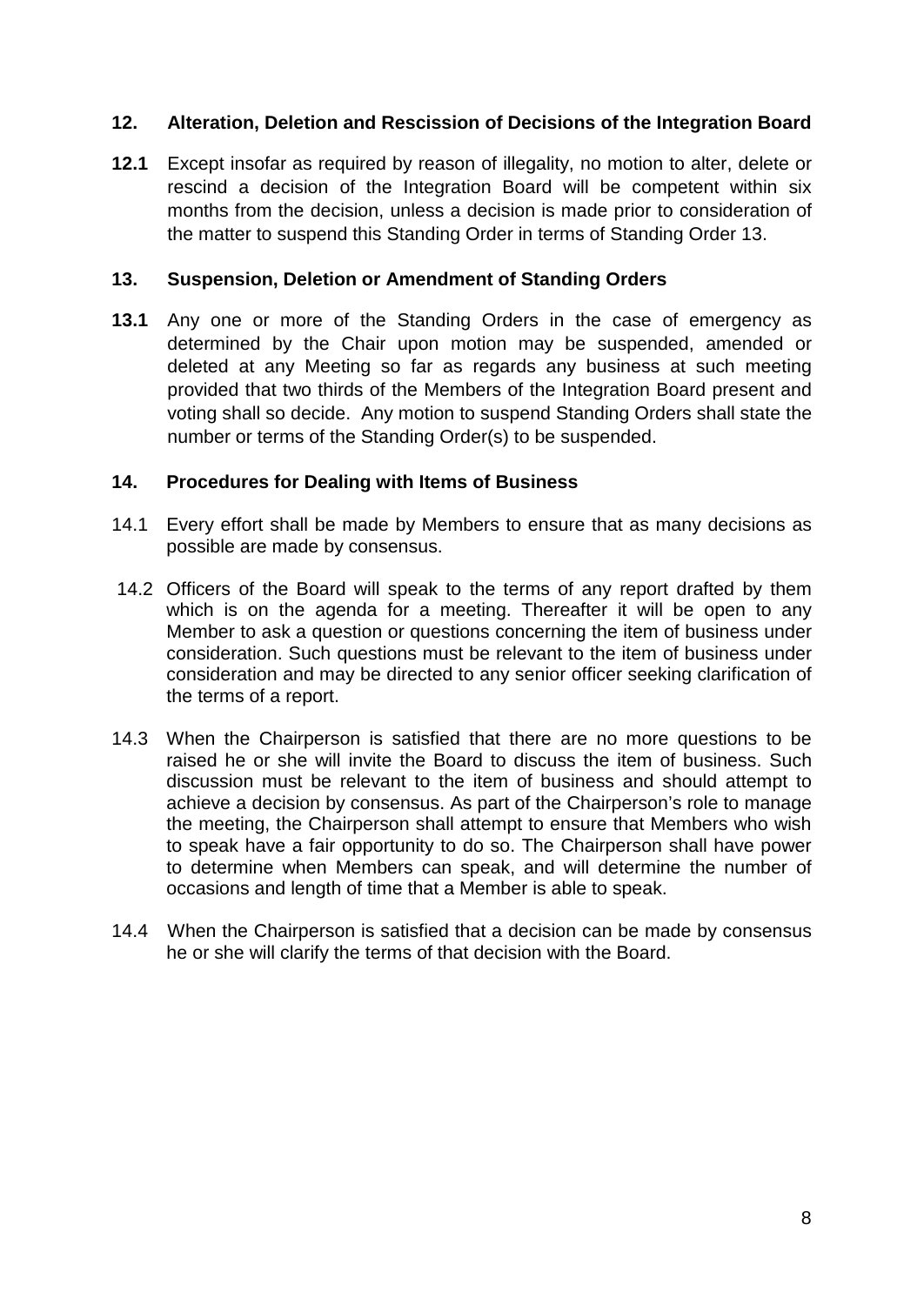## **15. Procedure where there is no Unanimous Decision**

- **15.1** If the Chairperson is satisfied that a decision cannot be made by consensus, he or she will invite those of differing views to state the decision they wish the Board to make. The first such statement will be known as the recommendation. Any member may seek an amendment to the recommendation. Any recommendation and amendment must relate to the item of business under discussion. No recommendation or amendment will be accepted unless it is seconded. It will be open to any Member to ask a question or questions to the mover of any recommendation or amendment seeking clarity of their recommendation or amendment.
- **15.2** In the event that discussion on any item has exceeded 30 minutes it will be open to any Member to propose a recommendation. If this is not seconded the recommendation will fall and discussion shall continue, subject to 15.1. If it is seconded, the Chairperson will ascertain if there are any amendments, which also require to be seconded.
- **15.3** For the avoidance of doubt, non-voting members can propose or second a recommendation or amendment and speak to its terms, but cannot vote on it.
- **15.4** Debate When the Chairperson is satisfied that there are no more recommendations, or amendments to be raised he or she will state that the Board is in debate.
- **15.5** Subject to the right of the mover of a recommendation, and the mover of an amendment, to reply, no Member will speak more than once on the same question at any meeting of the Integration Board except:-
	- On a question of Order
	- With the permission of the Chairperson
	- In explanation or to clear up a misunderstanding in some material part of his/her speech.
- **15.6** The mover of an amendment and thereafter the mover of the original recommendation will have the right of reply for a period of not more than 3 minutes in order to sum up. He/she will introduce no new matter and once a reply is commenced, no other Member will speak on the subject of debate. Thereafter the discussion will be held closed and the Chairperson will call for the vote to be taken.

# **16. Voting**

**16.1** Only the four Members nominated by the NHS Board, and the four Members appointed by the Council shall be entitled to vote.